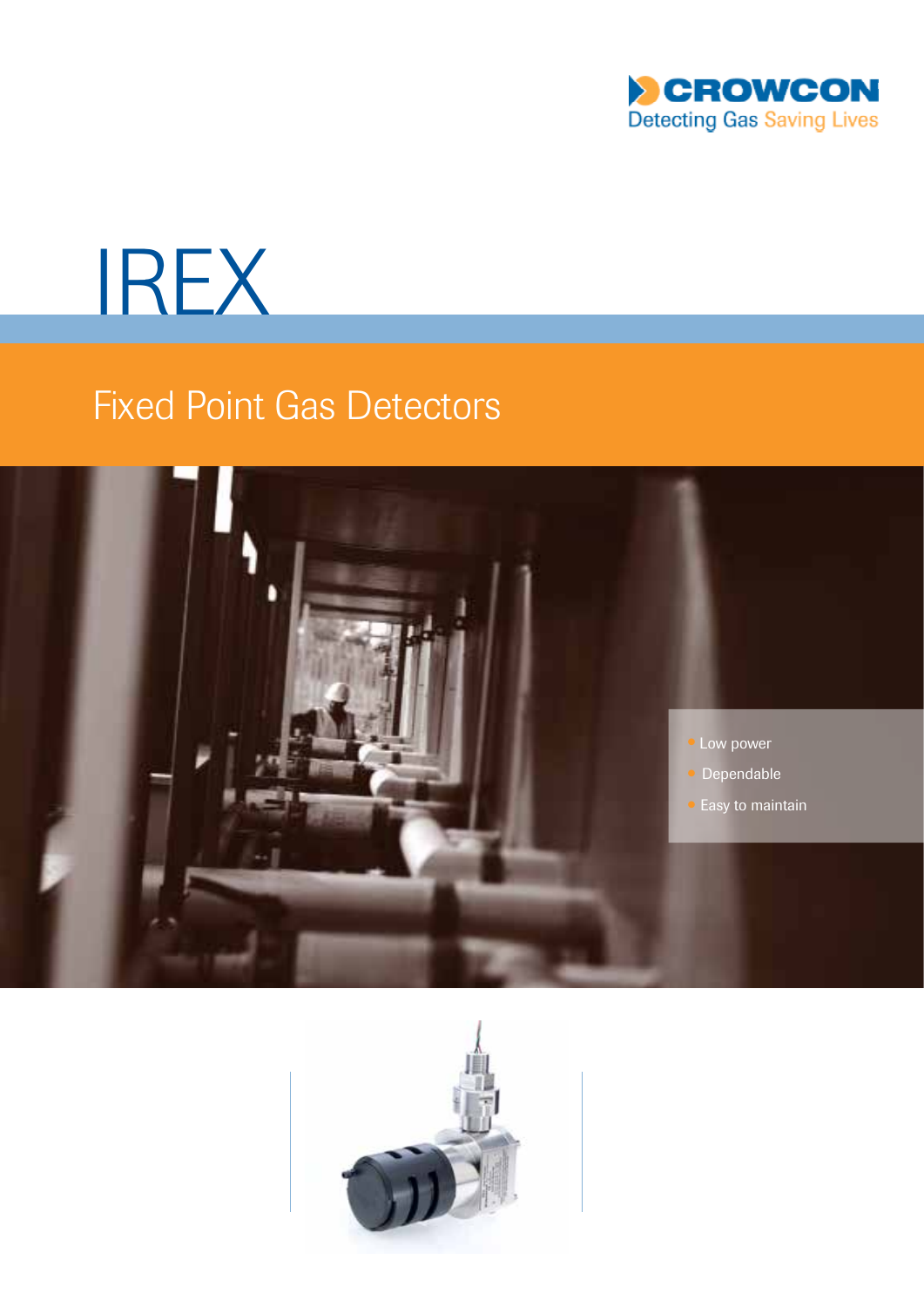# IREX

# Pellistor Exchange IR Gas Detector

When lives and property are at risk and you need gas detection equipment that is totally reliable, you need Crowcon. For over 40 years Crowcon has been developing and manufacturing high quality products with a reputation for reliability and technical innovation.

Crowcon fixed detectors have been proven in many arduous environments, including oil and gas exploration, water treatment, and steel and chemical plants. IREX offers uniquely low powered, fail-safe detection of hydrocarbon gases and vapours.



# Choosing the fixed gas detector for your needs

The IREX concept enables pellistor-based gas detection systems to be upgraded to dual-wavelength IR gas detector technology without incurring the very significant costs associated with upgrading the control system and re-installation.

IREX is an innovative infrared (IR) flammable gas detector designed specifically to directly replace pellistor (catalytic bead) type flammable gas detectors. IREX operates from control systems designed solely for use with pellistor-based gas detectors: it produces a mV Wheatsone Bridge type signal (as per a pellistor) and operates from as little as 2.9Vdc. IREX can be directly connected to a control system, or can be supplied with an M20 'spigot gland' enabling originally installed detector junction boxes and cables to be retained. Pellistor sensor technology has provided effective flammable gas detection at low cost for many years. Pellistors do however have several disadvantages:

# IR Technology Verses Pestillor Gas Sensors

| Pellistors do not fail safe                                  | Sensors can be 'poisoned' and rendered insensitive to gas by silicones,<br>lead, sulphurs and chlorinated compounds                                        |
|--------------------------------------------------------------|------------------------------------------------------------------------------------------------------------------------------------------------------------|
| Pellistors are high-maintenance                              | Sensors must be regularly tested with gas to ensure they are still<br>operational. Sensors typically last 3-5 years, after which they must be<br>exchanged |
| Pellistors must be operated behind a sinter (flame arrestor) | Sinters may become blocked, thus preventing gas from reaching the<br>sensor                                                                                |
| Pellistors may burn-out                                      | If exposed to gas concentrations in excess of 110% LEL                                                                                                     |
| Pellistors need oxygen                                       | Their ability to detect gas reduces significantly in oxygen deficient<br>atmospheres                                                                       |

All of these issues are overcome using IREX.

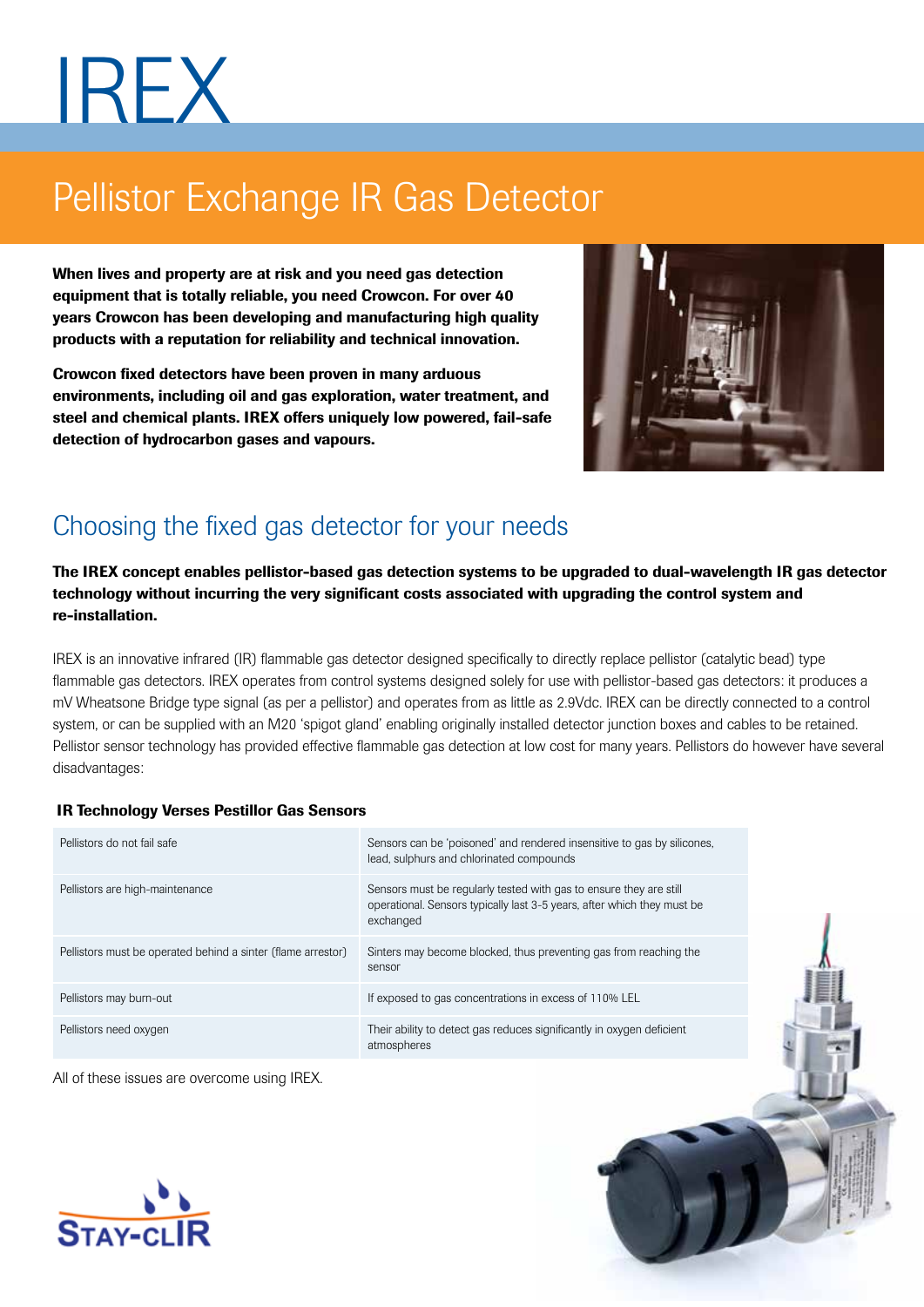# Low power

IREX consumes less than 1W of power **Ensures compatibility with a wide range of control systems** 

# Dependable

| Independently tested for reliability and performance in harsh offshore conditions<br>by Micropack Engineering Ltd | Demonstrates IREX will operate dependable in any application |  |
|-------------------------------------------------------------------------------------------------------------------|--------------------------------------------------------------|--|
| 3rd party approval to the performance standard EN60079-29-1                                                       |                                                              |  |
| Employs sophisticated systems and algorithms                                                                      | Ensures reliable operation at all times                      |  |
| T90 response time of less than 4 seconds                                                                          | Rapid indication of hydrocarbon gas hazards                  |  |
| Optical components are treated with a STAY-CLIR coating                                                           | Prevents partial obscuration in condensing atmospheres       |  |

# Easy to maintain

| No adjustments are necessary at the detectors, zero and span adjustments<br>(if required) are performed at the control panel only | Saves significant time and cost                                          |  |
|-----------------------------------------------------------------------------------------------------------------------------------|--------------------------------------------------------------------------|--|
| Test can be applied remotely via a tube to the standard weather cover                                                             |                                                                          |  |
| Sinter free operation                                                                                                             | Unlike a pellistor sensor: there is no risk of a sinter becoming blocked |  |

# IREX accessories

For mounting IREX to existing M20 junction box



# PC communications kit **Calibration cap 2**" pipe mounting kit



# Spigot gland **Auxiliary junction boxes** Mounting bracket



(Required if ambient air speed exceeds 2m/s)



Exd or Exe certified Suitable for wall or pipe mounting (not required if spigot gland is used)



# Please see the back page for full technical specifications.